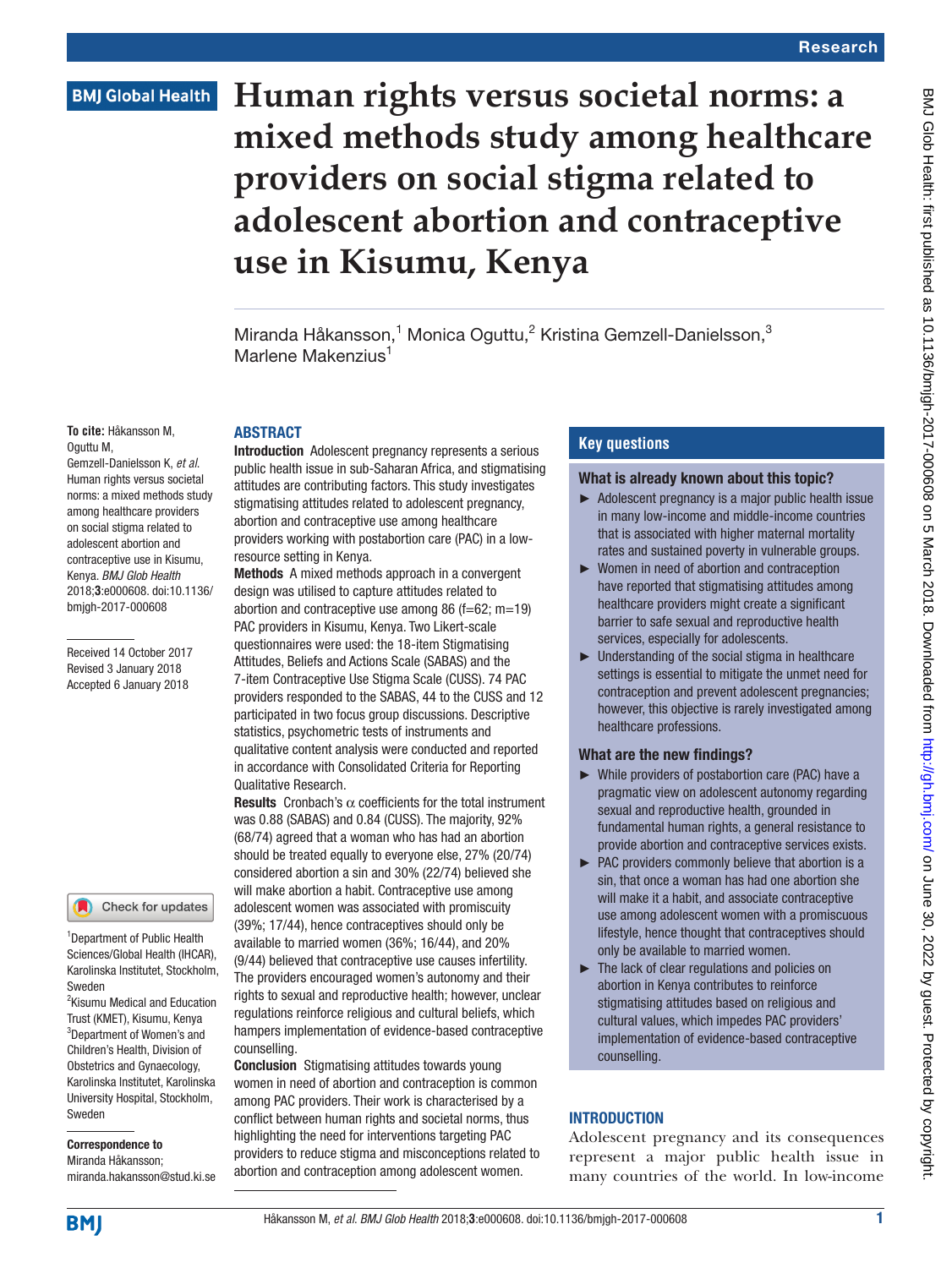### **Key questions**

#### Recommendations for policy

- ► This study highlights the importance of continued implementation of youth-friendly clinics in Kenya addressing adolescents' sexual and reproductive health needs and rights.
- ► The findings confirm that Kenya's abortion policy must be clarified to healthcare providers and the public to ensure women have access to evidence-based contraception services, and to legal and safe abortion practices.
- ► Interventions targeting PAC providers and ethics discussions in medical pregraduation training are needed to reduce stigma and misconceptions on abortion and contraception.

and middle-income regions, there were an estimated 21million pregnancies among adolescent women aged 15–19 years in 2016. Nearly half (49%) of these pregnancies were unintended, and more than half of the unin-tended pregnancies ended in induced abortion.<sup>[1](#page-12-0)</sup>

Young pregnant women have an increased risk of maternal morbidity and mortality, and a higher rate of induced and often unsafe abortions compared with women of other ages. $2-4$  Unsafe abortion causes 13% of all maternal deaths, making it one of the dominant causes of maternal mortality.<sup>[5](#page-12-2)</sup> Moreover, becoming pregnant at a young age often forces girls to leave school and consequently curtail their education, which results in sustained poverty and increased vulnerability.<sup>[6](#page-12-3)</sup> The United Nations Sustainable Development Goal three aims to reduce the global maternal mortality ratio to <70 per 100000 live births by 2030. In 2015, the estimated ratio was 216 per 100 000 live births.<sup>[7](#page-12-4)</sup> The main underlying causes to death by unsafe abortion are no longer blood loss or infection, but rather that women's health issues are rarely prioritised. $8-10$ 

Abortion stigma is widely acknowledged, and its sources may include controversies about reproductive physiology, normative sexuality, abortion laws and policies and religious norms and cultural beliefs. Fear of discrimination and social exclusion keep people from speaking out in support of those who abort, thus sustaining the negative stereotype.<sup>11</sup> Although contraceptives have become more accessible and affordable during the last decades, misconceptions among the public and professional healthcare providers about the use of contraceptives continue to block adolescents from using effective contraceptive methods[.12 13](#page-12-7) While these misconceptions maintain the stigma related to contraception, the social constructs that cause this stigma can be deconstructed. $\frac{11}{11}$ 

There are currently 10.5million adolescents aged 10–19 years living in Kenya, corresponding to 22.5% of the country's total population. The national fertility rate is 3.9, and the contraceptive prevalence rate is estimated to be 43% among all women aged 15–49 years and 58% among married women. Predominantly used contraceptive methods among all women are injectable contraceptives (19%), hormonal implants (7%) and contraceptive

pills  $(6\%)$ .<sup>14</sup> According to a new constitution adopted in 2010, abortion may now be granted to a pregnant woman if her health is at risk, based on an evaluation performed by a trained health professional.<sup>[15](#page-12-9)</sup> However, as the majority of the induced abortions in Kenya are still unsafe, abortions remain a leading cause of maternal morbidity and mortality in the country; young women aged 10–19 years are the most vulnerable.<sup>16</sup>

Stigmatising attitudes among healthcare providers is one explanation to why pregnant women seek help outside healthcare facilities[.17](#page-12-11) Kenyan women describe abortion safety in terms of their physical health, and in terms of their social, reputational, relationship and economic security.[18](#page-12-12) These women therefore prefer abortion services that are secret, affordable and identified through trusted social networks, even though such services often are clandestine.<sup>17 18</sup> However, an understanding of how the social stigma on abortion and contraceptive use is expressed among healthcare providers who provide abortion and contraceptive services is limited. Thus, understanding the healthcare providers' views and attitudes is essential to mitigate the unmet need for contraception and prevent adolescent pregnancies. This study therefore explores stigmatising attitudes related to adolescent pregnancy, abortion and contraception among healthcare providers providing postabortion care (PAC) in a low-resource setting in Kisumu, Kenya.

## Materials and methods

#### Study design

This mixed methods study is a substudy nested in a cluster randomised intervention study, registered at ClinicalTrial.gov (NCT03065842;pre-results). The study uses a mixed methods approach in a convergent design according to Creswell *et al*. [19](#page-12-13) Quantitative and qualitative data were collected and analysed concurrently but separate, then the results from the two data sources were merged and integrated [\(figure](#page-2-0) 1). The purpose of using two different methods was to triangulate the quantitative and qualitative data to obtain a deeper understanding of the meaning and implications of the result. $^{20}$  $^{20}$  $^{20}$  The study is based on two Likert-scale questionnaires and two focus group discussions (FGDs), to capture PAC providers' attitudes towards abortion and contraceptive use among young women. The reporting was done in accordance with the guidelines for Strengthening the Reporting of Observational Studies in Epidemiology<sup>[21](#page-12-15)</sup> and the Consol-idated Criteria for Reporting Qualitative Research.<sup>[22](#page-12-16)</sup>

#### Study setting

The study was conducted within Kisumu East District in Kisumu, western Kenya. Kisumu is the third largest city in Kenya, with a population of approximately 500000. An estimated 60% of the population live in informal settlements and about 44% are younger than 15 years. The contraceptive prevalence rate is estimated to 27%, with the lowest rate of contraceptive use among sexually active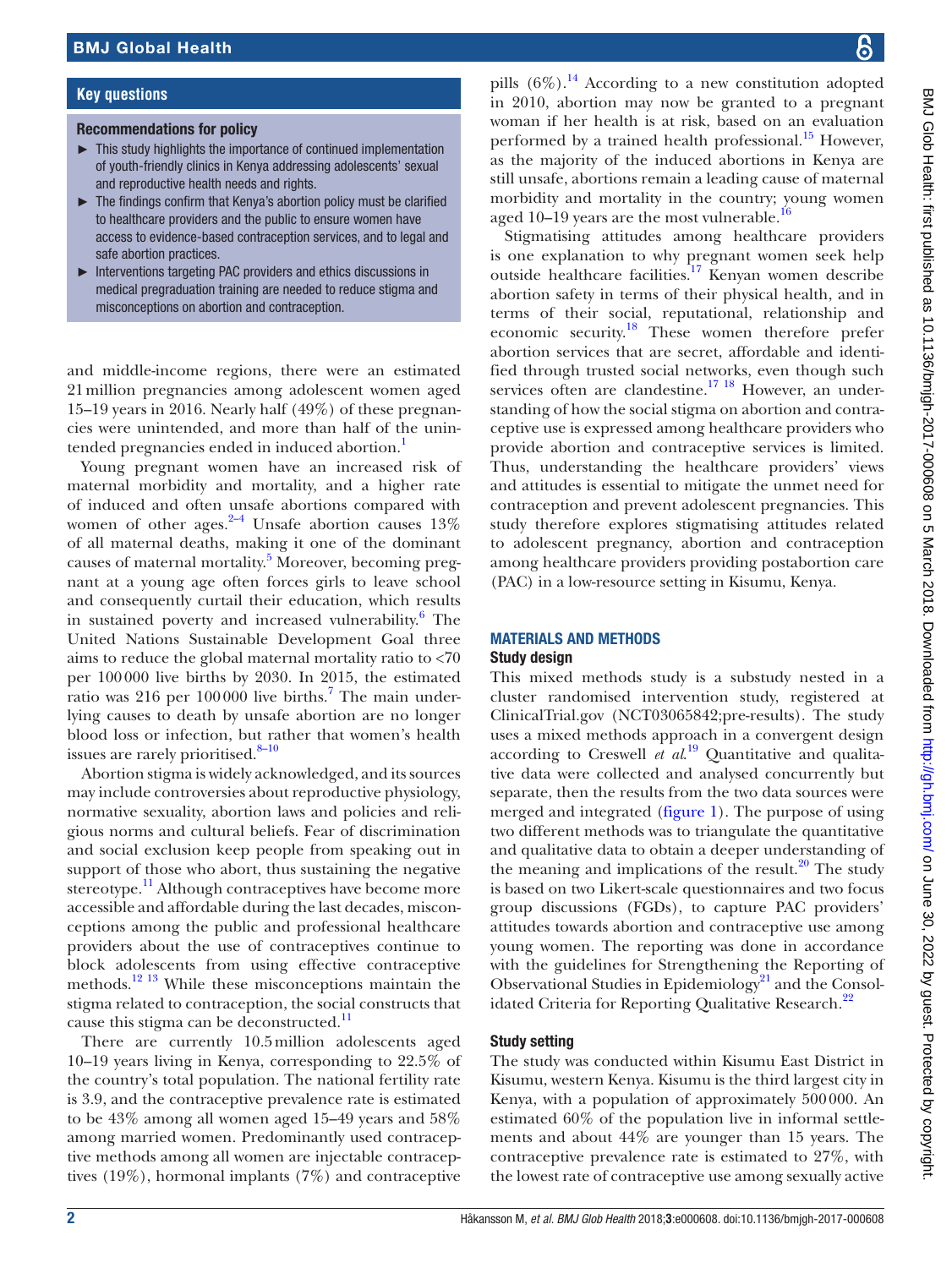

Figure 1 The data collection process illustrating the mixed methods approach in a convergent study design. CUSS, Contraceptive Use Stigma Scale; PAC, postabortion care; SABAS, Stigmatising Attitudes, Beliefs and Actions Scale.

women aged 15–19 years. $^{23}$  Around 70% of the Kenyan population are Protestant, 20% are Roman Catholic and  $7\%$  are Muslim.<sup>[14](#page-12-8)</sup> Participants were recruited by purposive sampling from four healthcare facilities that provide PAC and youth friendly services within the study area. The included facilities were Kisumu County Hospital (KCH), Jaramogi Oginga Odinga Teaching and Referral Hospital (JOOTRH), Kisumu Medical and Education Trust (KMET) and one private Christian faith-based healthcare clinic. KCH and JOOTRH are the two main public hospitals in Kisumu. KMET is a non-religious non-governmental organisation (NGO), which has two healthcare clinics.

#### <span id="page-2-0"></span>Study participants

Invitations to participate voluntarily in the questionnaire-survey or the FGDs were sent to the included healthcare facilities. This was considered the most effective way to reach all providers working at the clinics, instead of trying to reach each specific possible participant separately. During the time of data collection, 95 healthcare providers experienced in PAC and youth friendly services worked at the included healthcare facilities. Professions included for the questionnaire-survey were nurses, midwives, physicians, clinical officers, pharmacists, social workers and NGO staff working with PAC and adolescents at the included clinics. Healthcare providers located within the study area but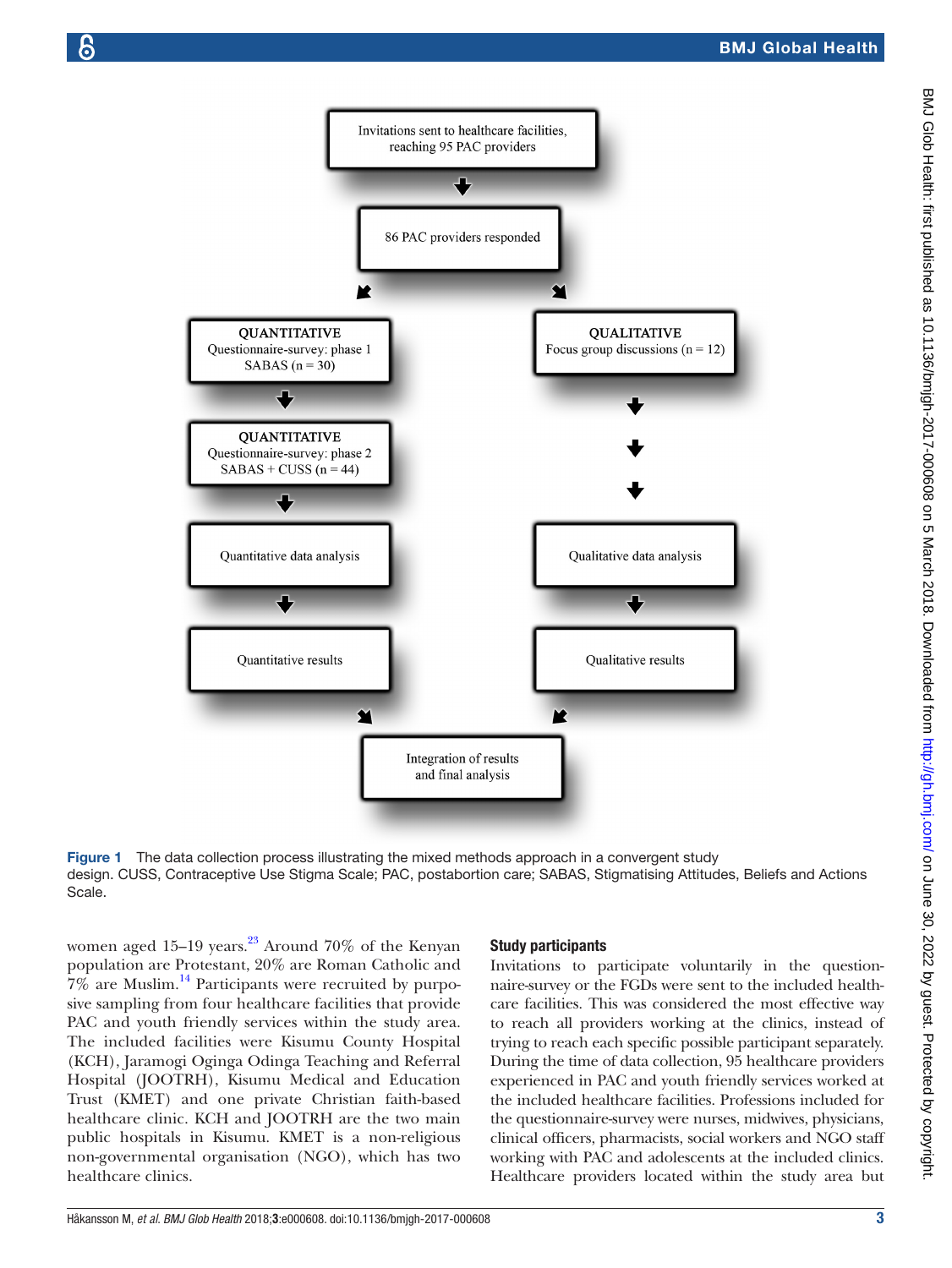without experience of PAC and youth friendly services were excluded from the study.

To participate in the FGDs, the inclusion criteria were midwives or physicians experienced in PAC, because these professions are most heavily involved in medical decisions on abortion, contraceptive counselling and prescriptions in Kenya.

## Data collection

#### The questionnaire-survey

The Stigmatising Attitudes, Beliefs and Actions Scale (SABAS) was a newly validated tool designed in 2013 for measuring stigmatising attitudes and beliefs about abortion in Ghana and Zambia. $24$  The scale has the potential to be applicable in other country settings,  $24$  and comprises three subscales: (1) negative stereotyping, (2) exclusion and discrimination and (3) fear of contagion, in total 18 items. The Contraceptive Use Stigma Scale (CUSS) was compiled within the study and contained seven items. The response categories were set up on a Likert-scale ranging from 1 ('strongly disagree') to 5 ('strongly agree').

The questionnaire-survey was carried out in two phases commencing with a pilot study of 30 PAC providers in November 2016. The PAC providers attended a workshop about PAC and completed the original SABAS anonymously on arrival at the workshop before receiving any other information aside from that given in the invitation letter. During the workshop, the items of the SABAS were discussed to determine the relevance of the scale for PAC providers in the context of Kisumu for further use within the study. As the SABAS was considered relevant without any adjustments, the SABAS was used in its original form for the questionnaire-survey. The CUSS was discussed, compiled and tested during the same workshop, and minor revisions were made based on four PAC providers' evaluations.

In January 2017, the second quantitative data collection was performed. The SABAS and CUSS were distributed to the two included public hospitals, KCH and JOOTRH, and 44 PAC providers responded. Each participant was provided with the questionnaires and an envelope. A focal person at each facility collected the completed questionnaires in the sealed envelopes and delivered them to the research assistant within 4days.

#### The FGDs

Two FGDs were conducted in a private setting at the collaborating organisation KMET during the workshop in November 2016. Twelve PAC providers, who did not attend the workshop or respond to the questionnaires, participated voluntarily in the discussions. One male and five female midwives and physicians participated in each focus group. One female senior professor and one female senior PhD researcher (MM), both experienced in qualitative methods within the objective, trained and supervised four fieldworkers (two females and two males) to act as moderators and notetakers in the two FGDs.

The fieldworkers all had previous experience of PAC and leading focus groups. Two fieldworkers, one of each sex, attended each FGD, and none had any previous relationship to the participants. The background of the research project and the purpose of the discussions were explained to the participants prior to commencing the FGDs. A topic guide and open questions were used as the basis for the discussions to explore the participants' views on unintended pregnancy, abortion and contraceptive use among adolescents. The discussions were held in English and each lasted around 75–90min. A Sony ICD-PX312 digital voice recorder was used to record the discussions, which were transcribed verbatim within 5days thereafter.

## Data analysis

#### The questionnaire-survey

All data from the questionnaires were entered into SPSS V.22.0 and then analysed by descriptive statistics. Shellenberg *et al*, the developers of the SABAS,<sup>24</sup> conducted an exploratory factor analysis to identify a statistically and conceptually relevant scale. We repeated this analysis in our sample. Restricting to a three-factor solution, we found that 56% of the variance in a 17-item, rather than 18-item instrument. The three identified subscales were a mixture of Shellenberg *et a* $\ell^4$  negative stereotypes (all eight items), the discrimination and exclusion (six of the seven items found by Shellenberg) and one item from the potential contagion (which had three items in subscale of Shellenberg). We found a second component which is the potential contagion subscale of Shellenberg, and a third subscale that contained only two items from the second subscale for discrimination and exclusion. Items with factor loading <0.39 were excluded, and Kaiser-Meyer-Olkin test=0.76, and Bartlett test  $\chi^2$ =657, df=153 (P<0.001), which verify suitability of the data. Cronbach's α coefficient was 0.88, confirming the internal consistency reliability.

Understanding the limits of our sample size, to verify suitability and the dimensions of the data, we undertook a principal component analysis of the CUSS, finding a single factor containing sex of the seven items (one item loaded >0.39), which explained 53% of the total variation and a Cronbach's  $\alpha$  of 0.84, confirmed the suitability of data and internal consistency reliability.

The scores for the SABAS and CUSS were dichotomised: scores of 3–5 ('agree') were considered stigmatising attitudes, and scores of 1–2 ('disagree') were considered non-stigmatising attitudes ([table](#page-5-0) 2).

## The FGDs

The transcripts from the FGDs were analysed using qualitative content analysis according to Graneheim and Lundman. $25$  The first author, a female medical student, listened to the audio recordings and transcripts several times to obtain a sense of the whole and to extract meaning units. The meaning units were condensed and each was labelled with a code. The codes were compared for differences and similarities and grouped into several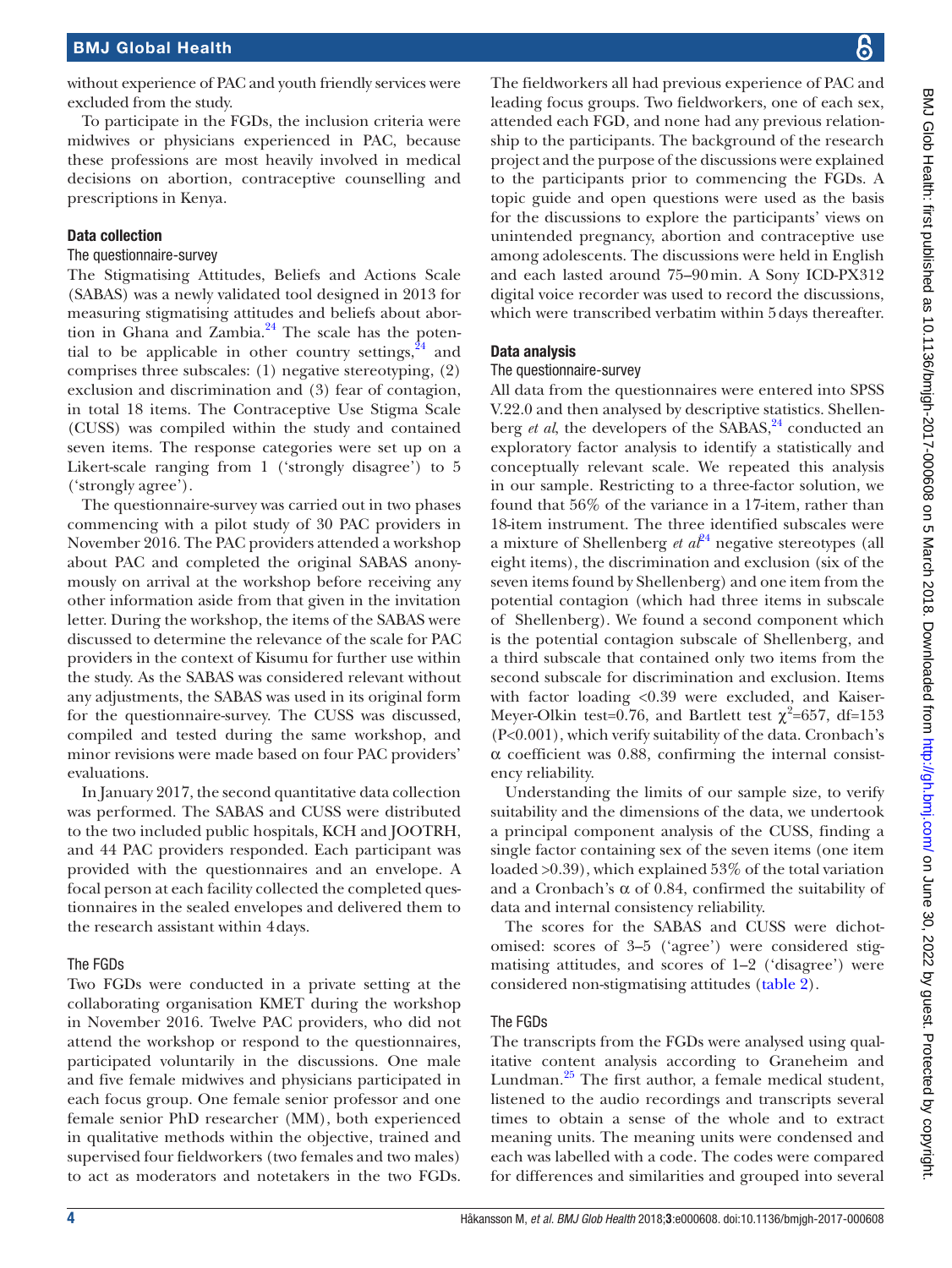subcategories and then into categories. The categories were refined through a process of reflection and discussion between the first and last authors, who both participated in all stages of the study. Finally, two themes that unified the content in the categories were composed using latent content analysis.<sup>25</sup> Throughout the analysis, all findings were discussed thoroughly within the research group to improve the consistency and accuracy of the coding and the interpretation. Two participants of the FGDs validated the results.

### Integration of the quantitative and qualitative results

After concurrent, yet separate and independent collection and analysis of data, the quantitative and the qualitative results were compared for convergence, divergence and relation. In a final step, the two sets of results were merged and integrated to one overall interpretation to achieve a deeper understanding of the study objectives.

## Ethics

All participants were informed about the aim of the study, that their participation was voluntary and that they could withdraw from participation at any time without consequences. All participants gave their written informed consent. No economic compensations were given to any participant.

## Role of the funding source

The authors designed this as an investigator-initiated study, in collaboration with healthcare providers and management at the study setting. The funders did not play any role in the study design or in the collection, analysis and interpretation of data. All authors had full access to the data, and the first author regularly reported preliminary results to the whole research team. The corresponding author had final responsibility for the decision to submit manuscript for publication.

## **RESULTS**

In total, 86 PAC providers participated in the study [\(table](#page-4-0) 1). Out of 95 PAC providers that worked at the included healthcare facilities during the time of data collection, 74 responded to the SABAS, which corresponds to a response rate of 78%. For the CUSS, 44 out of 49 available PAC providers at the two public hospitals responded, corresponding to a response rate of 90%.

## The questionnaire-survey

The results of the questionnaire-survey ([table](#page-5-0) 2) show that most of the SABAS participants, 92% (68/74) stated that a woman who has had an abortion should be treated the same as everyone else, yet stigmatising attitudes were evident. Thirty-five per cent of the respondents (26/74) thought that women who abort might encourage other women to have abortion, 30% (22/74) believed that once a woman has had one abortion she will make it a habit and 27% (20/74) of the providers considered abortion a sin. Of the 44 CUSS participants, 39% (17/44) stated that

<span id="page-4-0"></span>

| <b>Table 1</b><br>Demographics of participants (n=86) |                |  |  |  |
|-------------------------------------------------------|----------------|--|--|--|
|                                                       | n              |  |  |  |
| Gender                                                |                |  |  |  |
| Female                                                | 62             |  |  |  |
| Male                                                  | 19             |  |  |  |
| Not stated                                            | 5              |  |  |  |
| Age                                                   |                |  |  |  |
| Min                                                   | 21             |  |  |  |
| Max                                                   | 54             |  |  |  |
| Mean (estimated)                                      | 32             |  |  |  |
| <b>Healthcare facilities</b>                          |                |  |  |  |
| Public hospitals*                                     | 69             |  |  |  |
| NGO healthcare clinics                                | 14             |  |  |  |
| Private faith-based clinic                            | 3              |  |  |  |
| Profession                                            |                |  |  |  |
| Nurse/midwife                                         | 52             |  |  |  |
| <b>Clinical officer</b>                               | 11             |  |  |  |
| NGO staff†                                            | 6              |  |  |  |
| Social worker                                         | 5              |  |  |  |
| Physician                                             | 4              |  |  |  |
| Pharmacist                                            | $\overline{1}$ |  |  |  |
| Not stated                                            | 7              |  |  |  |
| Work experience‡                                      |                |  |  |  |
| Min                                                   | $\overline{4}$ |  |  |  |
| Max                                                   | 30             |  |  |  |
| Mean (estimated)                                      | 17             |  |  |  |

\*Kisumu County Hospital and Jaramogi Oginga Odinga Teaching and Referral Hospital.

†Non-medical staff working with PAC and adolescents at the two healthcare clinics of the participating NGO.

‡Years of work experience of youth friendly services.

NGO, non-governmental organisation; PAC, postabortion care.

a young girl using contraceptives will encourage other girls to lead a promiscuous lifestyle, 32% (14/44) considered a young girl using contraceptives as promiscuous, 36% (16/44) agreed that contraceptives should only be available to married women and 32% (14/44) considered an adolescent woman too young to decide whether she should use a contraceptive method. Twenty per cent  $(9/44)$  believed that a girl who uses contraceptives will have problem when she decides to get pregnant.

When given the option to leave a comment, two providers stated that abortion should be completely illegal, and five commented that it should be legal only when the mother's or the baby's life is at risk. One provider stated: *'Abortion is preferable in the case of saving the life of the mother, but not to escape shame or responsibility'.*

## The FGDs

The qualitative content analysis identified 22 subcategories, 8 categories and 2 themes—*human rights* and *societal norms—*which are presented in tables [3 and 4.](#page-6-0)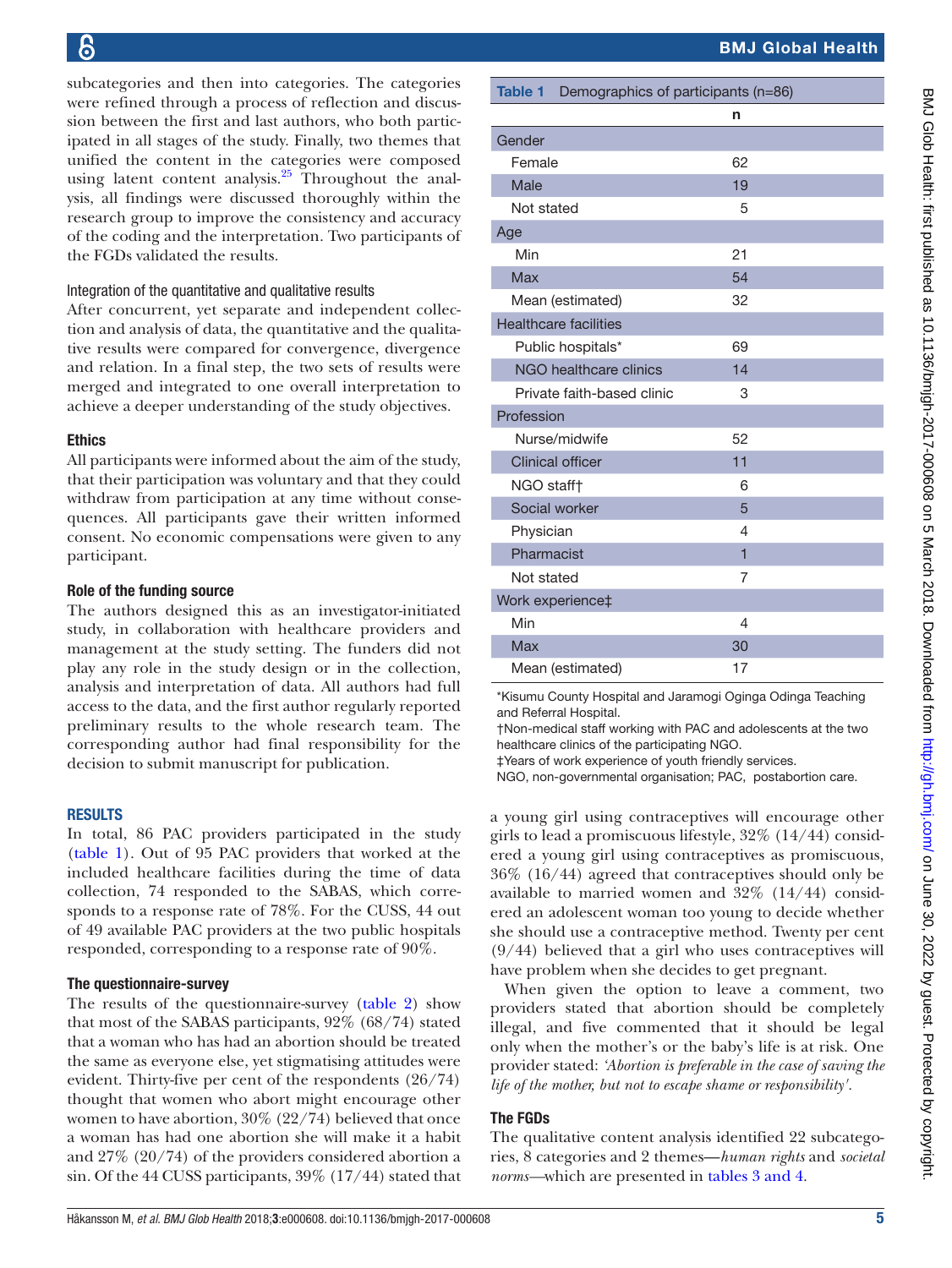<span id="page-5-0"></span>Table 2 The SARAS and CUSS

|                |                                                                                                                                            | M/Med/SD/range<br>(score 1–5) | Agree<br>(score 3-5) n<br>$(\%)$ | <b>Disagree</b><br>$(score 1-2)$ n<br>(%) |
|----------------|--------------------------------------------------------------------------------------------------------------------------------------------|-------------------------------|----------------------------------|-------------------------------------------|
|                | Items: SABAS                                                                                                                               |                               |                                  |                                           |
| $\mathbf{1}$   | The health of a woman who has an abortion is never as good as it was before<br>the abortion $(n=74)$ .                                     | 2.3/2/1.2/4                   | 26 (35)                          | 48 (65)                                   |
| $\overline{2}$ | A woman who has had an abortion might encourage other women to get<br>abortions ( $n=74$ ).                                                | 2.4/2/1.3/4                   | 26 (35)                          | 48 (65)                                   |
| 3              | Once a woman has one abortion, she will make it a habit (n=74).                                                                            | 2.2/2/1.2/4                   | 22 (30)                          | 52 (70)                                   |
| $\overline{4}$ | A woman who has an abortion is committing a sin ( $n=74$ ).                                                                                | 2.2/2/1.4/4                   | 20(27)                           | 54 (73)                                   |
| 5              | A woman who has an abortion brings shame to her family ( $n=74$ ).                                                                         | 2/2/1.1/4                     | 16 (22)                          | 58 (78)                                   |
| 6              | A woman who has had an abortion brings shame to her community ( $n=74$ ).                                                                  | 1.9/2/1.1/4                   | 13(18)                           | 61 (82)                                   |
| 7              | A woman who has had an abortion cannot be trusted (n=74).                                                                                  | 1.7/1/1/4                     | 12 (16)                          | 62 (84)                                   |
| 8              | A woman who has had an abortion is a bad mother ( $n=73$ ).                                                                                | 1.6/1/.9/4                    | 7(10)                            | 66 (90)                                   |
| 9              | A woman who has an abortion should be treated the same as everyone else*<br>$(n=74)$ .                                                     | 1.2/1/.5/3                    | 68 (92)                          | 6(8)                                      |
| 10             | A man should not marry a woman who has had an abortion because she may<br>not be able to bear children (n=74).                             | 1.5/1/.8/4                    | 5(7)                             | 69 (93)                                   |
| 11             | I would tease a woman who has had an abortion so that she will be ashamed of 1.4/1/.7/4<br>her decision $(n=74)$ .                         |                               | 4(5)                             | 70 (95)                                   |
| 12             | I would try to disgrace a woman in my community if I found out she would had<br>an abortion $(n=74)$ .                                     | 1.6/1/.9/4                    | 4(5)                             | 70 (95)                                   |
| 13             | I would stop being friends with someone if I found out that she had had an<br>abortion (n=73).                                             | 1.4/1/0.7/4                   | 3(4)                             | 70 (96)                                   |
| 14             | A woman who has had an abortion should be prohibited from going to religious<br>services (n=74).                                           | 1.2/1/.5/2                    | 2(3)                             | 72 (97)                                   |
| 15             | I would point my fingers at a woman who had an abortion so that other people<br>would know what she has done (n=74).                       | 1.3/1/.5/2                    | 1(1)                             | 73 (99)                                   |
| 16             | If a man has sex with a woman who has had an abortion, he will become<br>infected with a disease (n=74).                                   | 1.4/1/.8/4                    | 7(9)                             | 67 (91)                                   |
| 17             | A woman who has an abortion can make other people fall ill or get sick ( $n=74$ ).                                                         | 1.4/1/.8/4                    | 6(8)                             | 68 (92)                                   |
| 18             | A woman who has an abortion should be isolated from other people in the<br>community for at least 1 month after having an abortion (n=74). | 1.3/1/.8/4                    | 4(5)                             | 70 (95)                                   |
|                | Items: CUSS                                                                                                                                |                               |                                  |                                           |
| 19             | A young girl who uses a contraceptive method will encourage other girls to lead<br>a promiscuous lifestyle $(n=44)$ .                      | 2.4/2/1.3/4                   | 17 (39)                          | 27(61)                                    |
| 20             | A married woman is more deserving of a contraceptive method than an<br>unmarried woman $(n=44)$ .                                          | 2.4/2/1.5/4                   | 16 (36)                          | 28 (64)                                   |
| 21             | A young girl who uses a contraceptive method is promiscuous (sexually<br>immoral, likes to have many sexual relationships) (n=44).         | 2.2/2/1.2/4                   | 14 (32)                          | 30 (68)                                   |
| 22             | A young girl cannot decide for herself whether to use a contraceptive method<br>$(n=44)$ .                                                 | 2.4/2/1.3/4                   | 14 (32)                          | 30(68)                                    |
| 23             | A young girl who carries condoms is likely to have many sexual partners (n=44).                                                            | 2.1/2/1.3/4                   | 12(27)                           | 32(73)                                    |
| 24             | A young girl who uses contraceptives will have problems when she decides to<br>get pregnant (n=44).                                        | 1.9/2/.9/3                    | 9(20)                            | 35(80)                                    |
| 25             | A young girl should not insist on using a condom; the man should decide<br>whether to use a condom or not. $(n=44)$                        | 1.4/1/.9/4                    | 3(7)                             | 41 (93)                                   |

Stigmatising attitudes towards women associated with abortion and contraceptive use among PAC providers (n=74; n=44) in a low-resource setting in Kenya.

\*This item was reversed coded so that 'agree'=1–2 and 'disagree'=3–5; accordingly, 'agree' in this item was considered a non-stigmatising attitude.

CUSS, Contraceptive Use Stigma Scale; PAC, postabortion care; SABAS, Stigmatising Attitudes, Beliefs and Actions Scale.

#### Human rights

The theme *human rights* emerged from four categories: acceptance, economical aspects, prevention and

gender equality ([table](#page-6-0) 3). This theme illustrates how the PAC providers strive to accept young women's sexual and reproductive health needs and issues to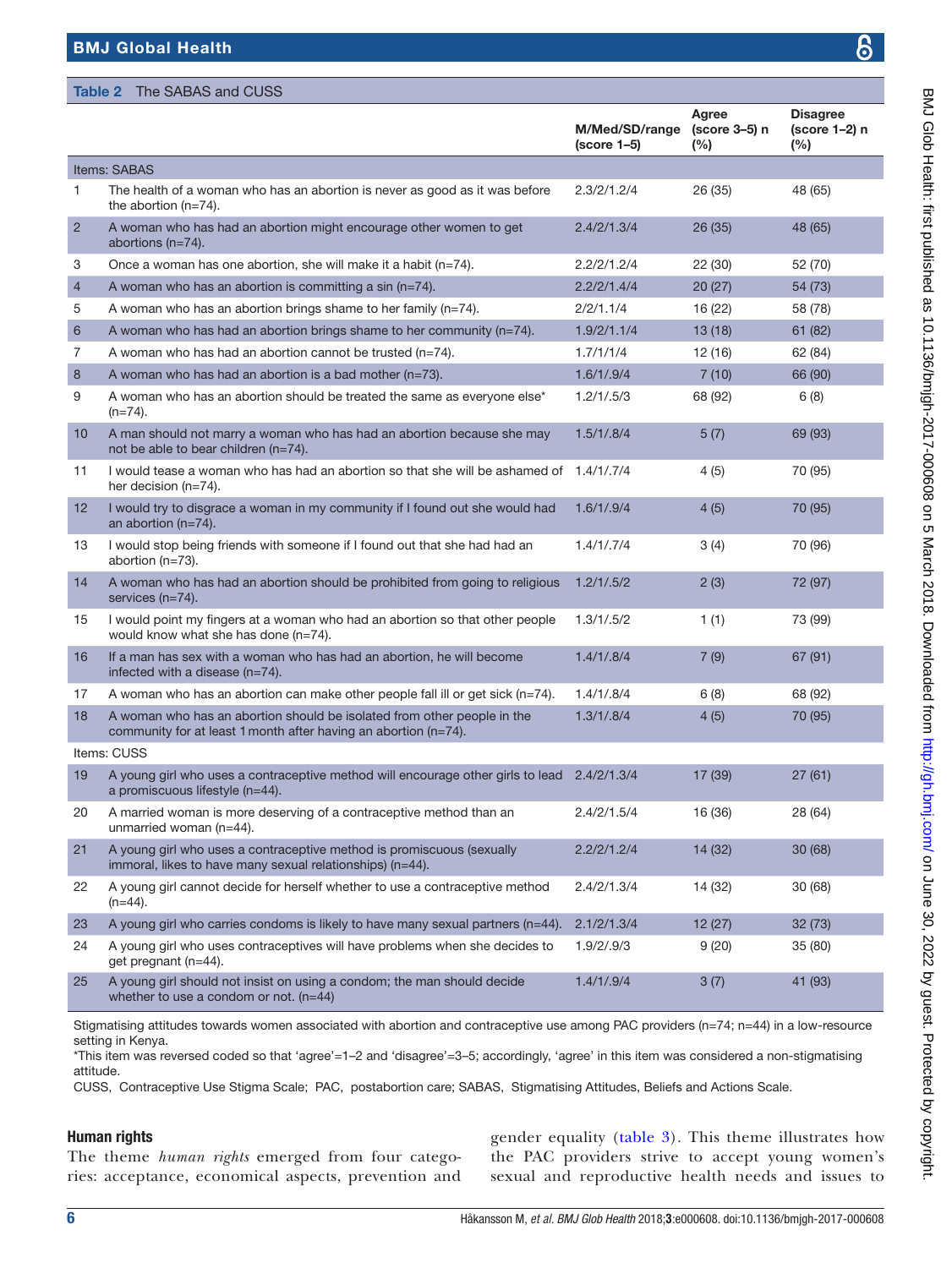<span id="page-6-0"></span>

| Table 3      |                       | with PAC providers (n=12) in a low-resource setting in Kenya | The theme human rights- illustrated by categories, subcategories and selected codes emerged from two FGDs                                                 |
|--------------|-----------------------|--------------------------------------------------------------|-----------------------------------------------------------------------------------------------------------------------------------------------------------|
| Theme        | Category              | Subcategory                                                  | Code                                                                                                                                                      |
| Human rights | Acceptance            | Abortion exists in our<br>society                            | We must accept that abortion is common in Kenya.<br>Induced abortions occur daily.                                                                        |
|              |                       | Her decision                                                 | Most unintended pregnancies will never reach term.<br>Abortion should be the choice of the woman.<br>If she wants to terminate she will do it either way. |
|              | Economical<br>aspects | Recognising personal<br>losses                               | Abortion services are too expensive.                                                                                                                      |
|              |                       |                                                              | Unsafe abortions can incur expensive costs for PAC.                                                                                                       |
|              |                       |                                                              | Unsafe abortions cause death and loss of family members.                                                                                                  |
|              |                       | Safe abortion to<br>reduce societal costs                    | Providing safe abortions would be cheaper than providing PAC.                                                                                             |
|              |                       |                                                              | PAC is financed by taking resources from other areas within<br>healthcare.                                                                                |
|              |                       |                                                              | Orphaned children become a burden on society.                                                                                                             |
|              | Prevention            | Importance of<br>counselling                                 | Counselling is essential.                                                                                                                                 |
|              |                       |                                                              | Proper counselling can prevent psychological trauma.                                                                                                      |
|              |                       |                                                              | Counselling can help the client make informed choices.                                                                                                    |
|              |                       | Availability                                                 | Youths should be received in a good atmosphere.                                                                                                           |
|              |                       |                                                              | Her case must always be taken seriously.                                                                                                                  |
|              |                       |                                                              | Follow-ups are important.                                                                                                                                 |
|              |                       | Prevent ignorance and<br>misconceptions                      | Find out the myths and misconceptions.                                                                                                                    |
|              |                       |                                                              | Explain possible side effects.                                                                                                                            |
|              |                       |                                                              | Provide sexual and reproductive health education to all.                                                                                                  |
|              |                       | <b>Benefits of</b><br>contraceptives                         | Prevent girls from dropping out of school.                                                                                                                |
|              |                       |                                                              | Give girls a chance to create their future.                                                                                                               |
|              |                       |                                                              | Enable birth spacing within families.                                                                                                                     |
|              | Gender equality       | Increase male                                                | Male involvement brings peace in the home.                                                                                                                |
|              |                       | involvement                                                  | Address the persons responsible for the pregnancies.                                                                                                      |
|              |                       |                                                              | Most of the policymakers are men.                                                                                                                         |
|              |                       |                                                              | Easier to access women through their husbands.                                                                                                            |
|              |                       | Empowerment of<br>young women                                | Empower girls to negotiate for safer sex.<br>Strengthen girls' confidence in relationships.                                                               |

FGD, focus group discussions; PAC, postabortion care.

prevent adolescent pregnancy and defend women's human rights.

#### Acceptance

Most of the PAC providers expressed a pragmatic view on adolescent pregnancy, abortion and contraceptive use referring to fundamental human rights. Even though most providers preferred young people to abstain from sexual activities, they acknowledged that abstinence was not always possible. The providers agreed that unintended pregnancies would most likely be terminated one way or another. Furthermore, there was a common awareness that abortion procedures are frequent in Kenya and that all PAC providers must deal with them in their daily work. Some participants claimed that no specific indications for abortion should be needed since it should be a woman's right to make independent decisions about her body.

Once she has decided, 'I don't want to keep this pregnancy', it doesn't matter how much counselling you are going to give this woman. Eventually she will terminate the pregnancy and she doesn't care where […], she will get it the unsafe way. (Participant 12)

#### Economical aspects

While some participants mentioned that women often choose unsafe procedures because they cannot afford to pay for a safe abortion, other participants claimed that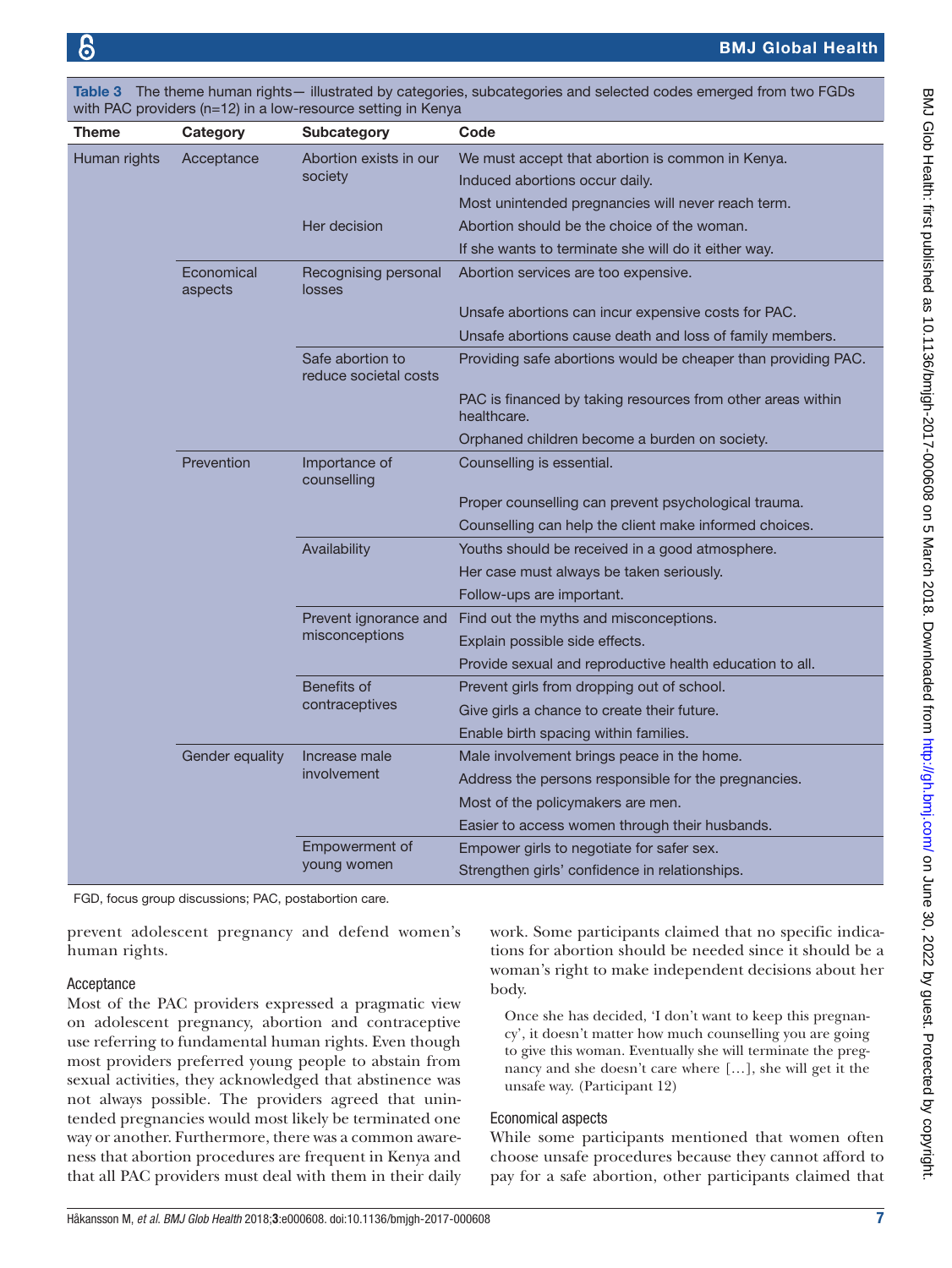BMJ Glob Health: first published as 10.1136/bmjgh-2017-000608 on 5 March 2018. Downloaded from <http://gh.bmj.com/> on June 30, 2022 by guest. Protected by copyright

BMJ Glob Health: first published as 10.1136/bmigh-2017-000608 on 5 March 2018. Downloaded from http://gh.bmj.com/ on June 30, 2022 by guest. Protected by copyright.

| Theme          | with PAC providers ( $i=12$ ) in a low-resource setting in Kenya<br>Category | Subcategory                               | Code                                                                                                                               |
|----------------|------------------------------------------------------------------------------|-------------------------------------------|------------------------------------------------------------------------------------------------------------------------------------|
| Societal norms | Moral and religious                                                          | Moral judging                             | You are still too young to be sexually active.                                                                                     |
|                | beliefs                                                                      |                                           | Using contraceptives means you are a bad girl.                                                                                     |
|                |                                                                              |                                           | A woman without children should be a virgin.                                                                                       |
|                |                                                                              |                                           | Everyone thinks abortion is shameful.                                                                                              |
|                |                                                                              | Religious, cultural and                   | Procuring an abortion is like killing.                                                                                             |
|                |                                                                              | legal crime                               | You have committed a sin.                                                                                                          |
|                |                                                                              |                                           | Abortion is criminal.                                                                                                              |
|                |                                                                              | <b>Personal values</b>                    | Providers are the same people you meet in church.                                                                                  |
|                |                                                                              |                                           | You can easily counsel a girl out of the abortion.                                                                                 |
|                |                                                                              |                                           | It is not necessary to terminate that pregnancy.                                                                                   |
|                |                                                                              |                                           | A young person should not be given contraceptives.                                                                                 |
|                |                                                                              | Abortion requires valid<br>indications    | When the mother is at risk.                                                                                                        |
|                |                                                                              |                                           | When there is gross fetal malformation.                                                                                            |
|                |                                                                              |                                           | In cases of rape.                                                                                                                  |
|                | Myths and                                                                    | Believed side effects of                  | Infertility.                                                                                                                       |
|                | misconceptions                                                               | contraceptives                            | Giving birth to abnormal children.                                                                                                 |
|                |                                                                              |                                           | Long-acting reversible contraceptives cannot be provided to<br>young women without children.                                       |
|                |                                                                              | Contraceptive use<br>leads to promiscuity | A girl given access to contraceptives will start sleeping<br>around.                                                               |
|                |                                                                              |                                           | She is going to become a dropout.                                                                                                  |
|                | Societal resistance                                                          | policy                                    | Lack of a clear abortion A clear policy on abortion is needed.                                                                     |
|                |                                                                              |                                           | Everyone still believes abortion is a crime.                                                                                       |
|                |                                                                              |                                           | Others will view you as a criminal.                                                                                                |
|                |                                                                              | Fear of prosecution                       | We were told to withdraw the term 'safe abortion'.                                                                                 |
|                |                                                                              |                                           | If you do abort, the law will catch up with you.                                                                                   |
|                |                                                                              |                                           | Our hands are tied.                                                                                                                |
|                |                                                                              | Institutional blocks                      | The policymakers stop us from talking about abortion.                                                                              |
|                |                                                                              |                                           | Teachers are not allowed to talk about abortion and<br>contraceptives.                                                             |
|                |                                                                              |                                           | Focus on advocacy through the church leaders.                                                                                      |
|                | Women's inferiority                                                          | Lack of autonomy                          | Young girls have intergenerational sex for money.                                                                                  |
|                |                                                                              |                                           | Men do not take responsibility for the pregnancies.                                                                                |
|                |                                                                              |                                           | Men make decisions for their women.                                                                                                |
|                |                                                                              |                                           | Her parents will stop paying her school fees.                                                                                      |
|                |                                                                              | The burden of secrecy                     | Girls have abortions secretly to hide it from their parents.                                                                       |
|                |                                                                              |                                           | An unintended pregnancy lowers her status in the                                                                                   |
|                |                                                                              |                                           | community.                                                                                                                         |
|                |                                                                              |                                           | She cannot share her secret with anyone.                                                                                           |
|                |                                                                              | <b>Exclusion and</b><br>discrimination    | A pregnant girl may be considered an outcast.                                                                                      |
|                |                                                                              |                                           | People do not want to be associated with her.                                                                                      |
|                |                                                                              |                                           | She will be isolated.                                                                                                              |
|                |                                                                              |                                           | That girl using contraceptives will be labelled a sex worker.<br>She will be mistreated by parents, teachers and the<br>community. |
|                |                                                                              |                                           |                                                                                                                                    |

<span id="page-7-0"></span>Table 4 The theme societal norms—illustrated by categories, subcategories and selected codes emerged from two FGDs with PAC providers (n=12) in a low-resource setting in Kenya

FGD, focus group discussions; PAC, postabortion care.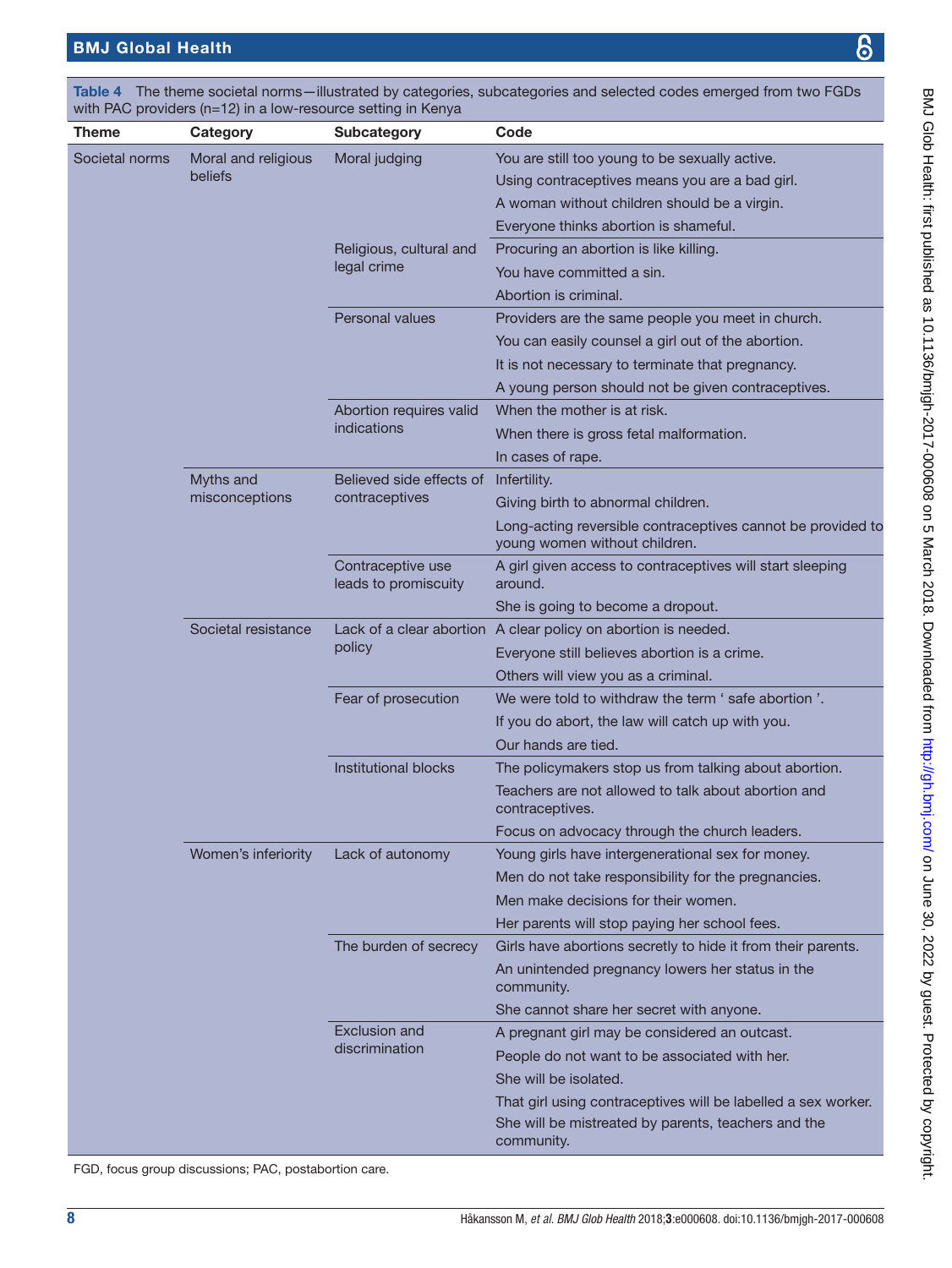unsafe abortions could be even more expensive because of the high risk of complications and the need for costly PAC services. The loss of income to families or even the loss of family members was also mentioned. Unsafe abortions were also considered a burden on the public healthcare system because resources are taken from other areas to finance PAC. Providing safe abortion services within public healthcare would thus be a more cost-effective option:

Our facilities would not have the expense of using a lot of other resources to help these clients because it is cheaper when it is done safely than when it is done after things have been messed up. (Participant 11)

#### Prevention

Several participants emphasised the importance of counselling to decrease psychological stress and to guide the youths through their choices and decisions. They believed that providers should give correct information and act as non-judgemental counsellors rather than decision makers:

But actually, we are only there to counsel and then the client should make an informed choice. (Participant 7)

Youth-friendly services were considered important for contraceptive counselling and abortion services. Adolescents already have many hurdles to overcome before they can even make the decision to seek help at a healthcare facility, and they should therefore feel welcome and be taken seriously once they arrive at the clinic. Nevertheless, the occurrence of well-reasoned counselling was said to be rare, either due to a lack of time or a provider's resistance to providing the required services. The participants therefore welcomed the concept of youthfriendly clinics (YFCs) that offer liberal opening hours, have adequate equipment and supplies and are visible to all in the community. Comprehensive sex education was considered essential to prevent ignorance and misconceptions about contraception and abortion, and to increase compliance with contraceptive methods.

In fact, even before you start counselling a client on a method, first you need to say, 'tell me about the myths and misconceptions you have about this method'. They will tell you so many things. […], when they get any condition, they relate it to family planning. (Participant 4)

Several benefits of contraceptives were mentioned such as preventing young girls from dropping out of school due to unplanned pregnancies and the related stigma, and enabling birth spacing within marriage.

#### Gender equality

The substantial gender power imbalance was considered a root cause of young girls' vulnerability in society. As most policymakers in Kenya are men, some participants stated that for any changes to happen, these men need to be more involved. Participants recognised that it can be difficult to reach out to women without also involving their husbands, adding that young women need to be empowered to strengthen their confidence in relationships. Women need tools to negotiate for safer sex; however, male involvement was considered essential to decrease gender inequality.

Men always feel that they are the decision makers and that they should be consulted before something is done, just to make them feel that they actually own this woman. (Participant 2)

We can empower young girls on the use of contraceptives, but we also have to bring about the responsible persons for the pregnancies, who are the men and the young boys. (Participant 10)

#### Societal norms

The theme *societal norms* emerged from four categories: moral and religious beliefs, myths and misconceptions, societal resistance and women's inferiority ([table](#page-7-0) 4). This theme illustrates how religious and cultural values moralise sexuality, abortion and contraceptive use among young women. This theme also shows the consequences of these values when policies are unclear.

#### Moral and religious beliefs

Although most providers expressed pragmatic opinions on adolescent pregnancy, the general view was that neither abortion nor contraceptive use among young



<span id="page-8-0"></span>Figure 2 A model of the controversy in preventing adolescent pregnancy—the conflict between fundamental human rights and societal norms.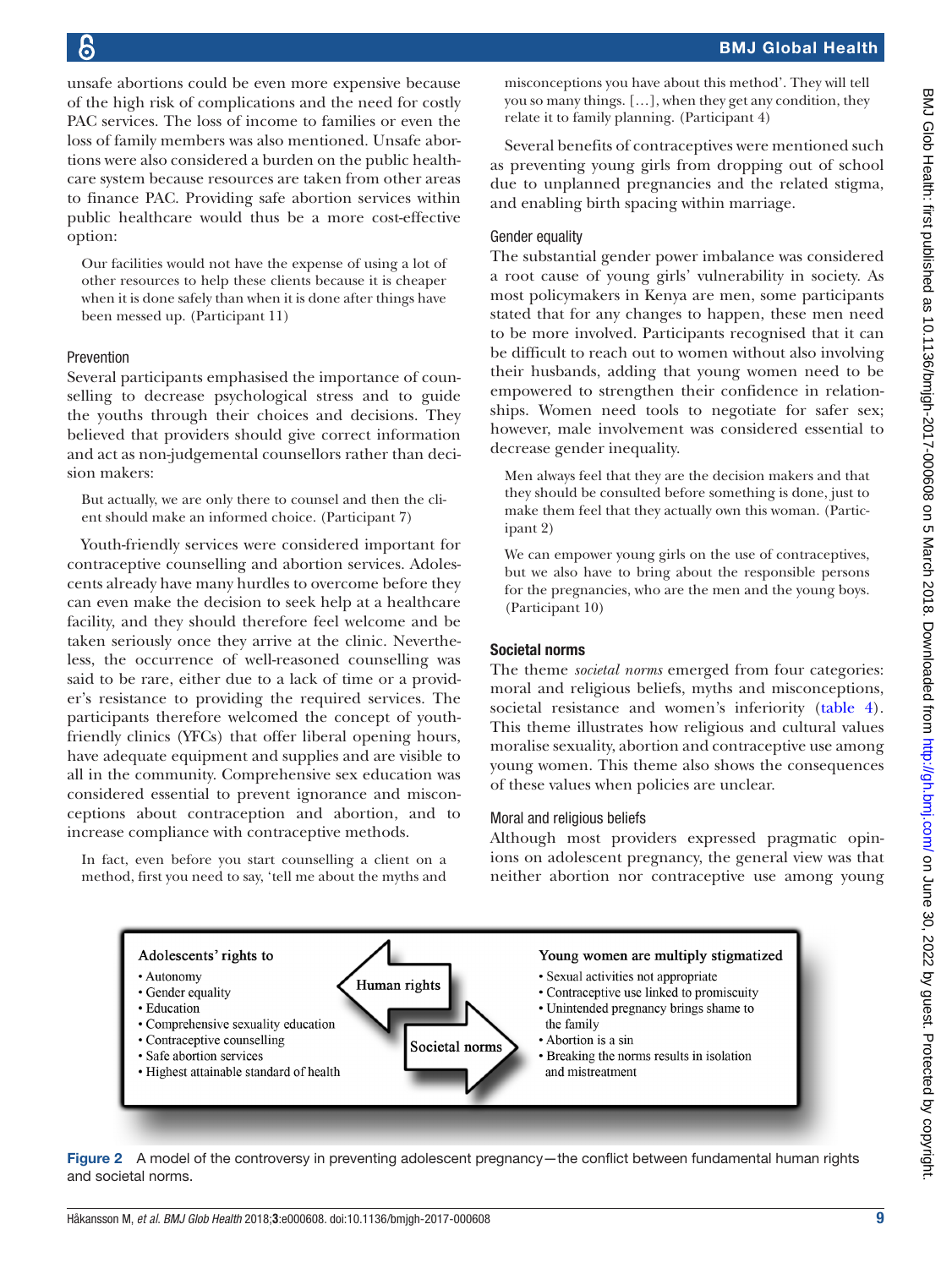people are accepted in sub-Saharan African societies. Adolescent sexual activities were described as immoral and irresponsible behaviour. Losing virginity before entering marriage was considered a disgrace, and participants explained that few men would marry women who have already given birth. Instead, to avoid bringing shame on themselves or their families, the young and unmarried were expected to practice strict self-restraint, since virginity was highly valued.

Induced abortion was described not only as a legal crime, but also as a religious and cultural taboo. Some providers equated abortion with killing, and thus considered it a sin. If a woman considered abortion an option, they suggested that proper counselling could rectify the woman's decision and make her keep the pregnancy. Abortion could only be justified in accordance with the law when the mother's health is at risk. However, the interpretations of the kind of health risks that were lawful were not clearly specified. Other acceptable motives were in cases of fetal malformation or after rape. However, it was clear that abortion should not be done merely on a woman's request:

Another case is if a mother comes to me saying, 'please help me, my target was three children and I have realised I have a fourth one, but I don't want this fourth one'. Such cases should be counselled well and should not be allowed to have the abortion. (Participant 8)

#### Myths and misconceptions

Contraceptive use was related to several physical conditions of varying severity, ranging from weight gain or weight loss, irregular bleedings and loss of libido to different types of malignancies, fetal malformations and infertility. Long-acting reversible contraception (LARC) was considered particularly questionable for young women without previous pregnancies. Some participants expressed concern about an increased risk of persistent infertility after LARC use and were afraid of being blamed for causing infertility due to their counselling and provision of contraception. The participants therefore preferred young people to practice abstinence from sexual activities and stressed the importance of counselling to encourage such abstinence. The participants explained that society's normative disapproval of contraception should be respected and that no form of contraception should be provided to young unmarried women. Some of the participants expressed that access to contraception and sex education could encourage promiscuity and irresponsible behaviour, which was referred to by a provider as an *'unhealthy lifestyle'*:

If you are using contraceptives, then maybe you are a sex worker, you are a bad girl, and you sleep around. That's why you are using contraceptives, you don't take care of yourself. (Participant 2)

#### Societal resistance

Uncertainties on how to interpret the meaning of the Kenyan abortion law caused problems for the PAC providers. Regardless of the participants' views of the

current law on abortion, all wanted clearer policies on abortion and contraception services. Some considered it inconsistent for healthcare facilities to be allowed to provide PAC, but not to perform safe abortions. It was also discussed that many people in society, including some of the PAC providers, are unaware of the abortion law and still believe that abortion is completely illegal irrespective of the circumstances. Many participants expressed a fear of being prosecuted by law if they were to perform an abortion and therefore consistently choose to refuse to provide abortion services.

I wish I had known I could have offered the service, if I offered it safely then this mother could still be living [….] If there was a clear policy on abortion, a client can just come even to any public facility and get the service. This issue of giving tablets in the backstreet will just go away forever. (Participant 11)

Participants described that policymakers, teachers and church leaders persistently prevent PAC providers from talking about abortion and contraceptive use in the community, in the schools and in the churches. Some participants considered this problem as one of the main barriers to the preventive work and were frustrated because of their inability to help women with unintended pregnancies:

When they want to terminate the pregnancy, we just counsel them, the mothers and the young girls, because with the Kenyan law, abortion is not allowed. (Participant 1)

## Women's inferiority

The participants gave several examples of young women's lack of autonomy. Sexual relationships between young girls and older men, called intergenerational sex, were described as a way for girls to get money to pay their school fees or buy things. These young girls are particularly vulnerable since their state of dependency limits their opportunities to negotiate safe sex. However, this problem also applied to women within marriage because many women need consent and economical support from their husbands to gain access to contraception. The man was often referred to as *'the owner of the pregnancy'.*

The social stigma surrounding unintended pregnancies was considered one of the most important reasons why many young women try to induce abortion themselves or with the help of a quack (a fraudulent person, lacking scientific medical knowledge and/or skills).

A man just wanted to have a good time, but unfortunately a pregnancy results. The man just disappears and this girl is left with no choice but an unsafe abortion. (Participant 5)

The providers explained that pregnant girls are banned from their schools, and most providers had met girls who had been sent home from school after their teachers had palpated the students' arms at the school gates and found an implant. The participants considered this situation problematic since most providers agreed that the implant was one of the better LARC options for young girls in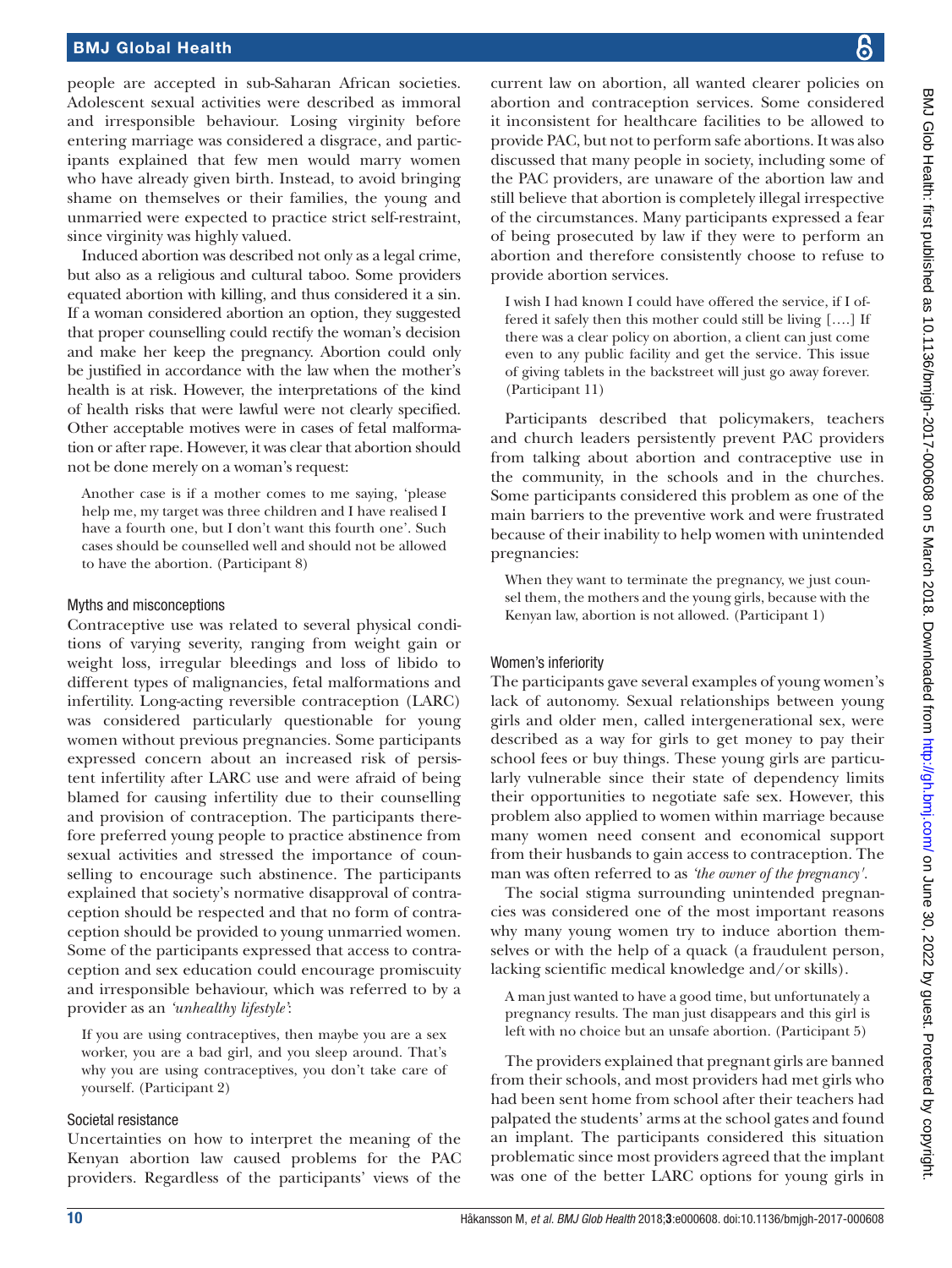need of contraception. The participants also referred to some communities where a woman who has had an abortion would be kept isolated and would not be allowed to be close to pregnant women or small children for at least 4weeks.

Their teachers always associate these contraceptives, like if you are on one, they view you as spoiled, immoral, that you just love men, and you don't concentrate on your studies. (Participant 3)

#### The controversy in the prevention of adolescent pregnancy

[Figure](#page-8-0) 2 presents the integration of the results from the quantitative and qualitative data analyses. This summarising figure reflects the controversy involved in preventing adolescent pregnancy, characterised by a conflict between fundamental human rights and societal norms. This is a complex conflict that involves healthcare providers' professional skills and personal attitudes, as well as societal norms in this particular context. This stress the importance of implementing locally contextualised interventions that build on understanding of family formation, views on reproductive rights and on how the latter is being affected by the societal norms. The findings collected from the PAC providers in this study indicate that views on adolescent pregnancy and its prevention is currently changing in this setting. Interpretation of the model in [figure](#page-8-0) 2 suggests that interventions designed to address adolescents' sexual and reproductive health issues should meet the providers where they are in terms of context and baseline views.

#### **DISCUSSION**

The aim of this study was to explore stigmatising attitudes related to adolescent pregnancy, abortion and contraception among PAC providers in a low-resource setting. The results show that PAC providers' views are characterised by a conflict between *human rights* and *societal norms.* The providers expressed a pragmatic view on adolescents' human rights, such as the rights to life, autonomy, equality, education and the highest attainable standard of healthcare. The participants also communicated a general resistance to provide abortion services and contraceptive counselling, mainly reflecting societal norms such that adolescent sexual activities and thus contraceptive use and abortion are immoral and irresponsible.

An important advantage of the study design was the mixed methods approach which allowed triangulation. This technique facilitates validation and reliability of the data through cross-verification of the quantitative and qualitative data sources. Moreover, triangulation helps to obtain a deeper and more complete understanding of the studied phenomenon, particularly in sensitive objectives. $26$  A limitation of this study was the small sample size for the questionnaire-survey, which did not allow comparisons between subgroups of the sample. Given the small sample size, the CUSS was only qualitatively validated;

however, because statistics confirmed the suitability of the data and internal consistency reliability of the scale, we provided summaries of the individual item responses and overall qualitative findings. A larger study by which to validate the scale is in progress within this research project, and this will allow us to use this scale quantitatively to test for differences in the future. Considering the sensitive nature of this study, the main purpose of the questionnaires was to explore if and how abortion and contraceptive use stigma is articulated among PAC providers. The dichotomisation grouped scores 3–5 as stigmatising attitudes and scores 1–2 as non-stigmatising attitudes. Score 3 stands for 'unsure', which means that a provider choosing this score did not take a stand against the given statement. Therefore, score 3 was considered a stigmatising attitude. By the mixed methods design, qualitative results could confirm the findings in the questionnaires and support the reliability of these results.

Owing to the limited time and financial resources, we conducted only two FGDs with only physicians and midwives. Nevertheless, the prior qualitative validation of the scales and the quantitative questionnaires supported to monitor and achieve data saturation. Trustworthiness of qualitative research is based on the concepts of credibility, dependability and transferability.<sup>25</sup> Credibility was gained by the purposive sampling, which generated a heterogeneity within the sample in terms of age, sex, occupation and work experience. Bringing together a diverse group of people was considered advantageous to maximise the exploration of different perspectives in the group. However, the gender and hierarchy mix within the FGDs must be considered in this context since it might have affected the outcome of the discussions. Voluntary participation is a possible weakness because the participants might have stronger opinions, either positive or negative, compared with the average population.<sup>[27](#page-12-21)</sup> Nevertheless, FGDs have shown to facilitate such discussions since sharing the same experience might contribute to a deeper discussion from different perspectives.<sup>[27](#page-12-21)</sup> Most important, the goal was not to generalise the findings, but rather to indicate transferability through consistency with other studies conducted in various contexts.<sup>[12 13 17 28 29](#page-12-7)</sup> The consistency and accuracy were further strengthened by the heterogenic research team, with personnel experienced in quantitative and qualitative research within this objective and context. The dependability was fortified by conducting the two FGDs simultaneously to avoid participants interacting with each other in between the FGDs.

Worldwide, providers of sexual and reproductive health services are dealing with controversial issues such as sexuality, abortion and contraception. $30$  This study sheds light on the conflict between adolescents' human rights against the norms and beliefs in society. Most providers in this study opined that a woman who has had an abortion should be treated equally to everyone else, but they still had negative stereotypes about women who abort. Furthermore, it is important to note that these providers are currently offering PAC services and have been trained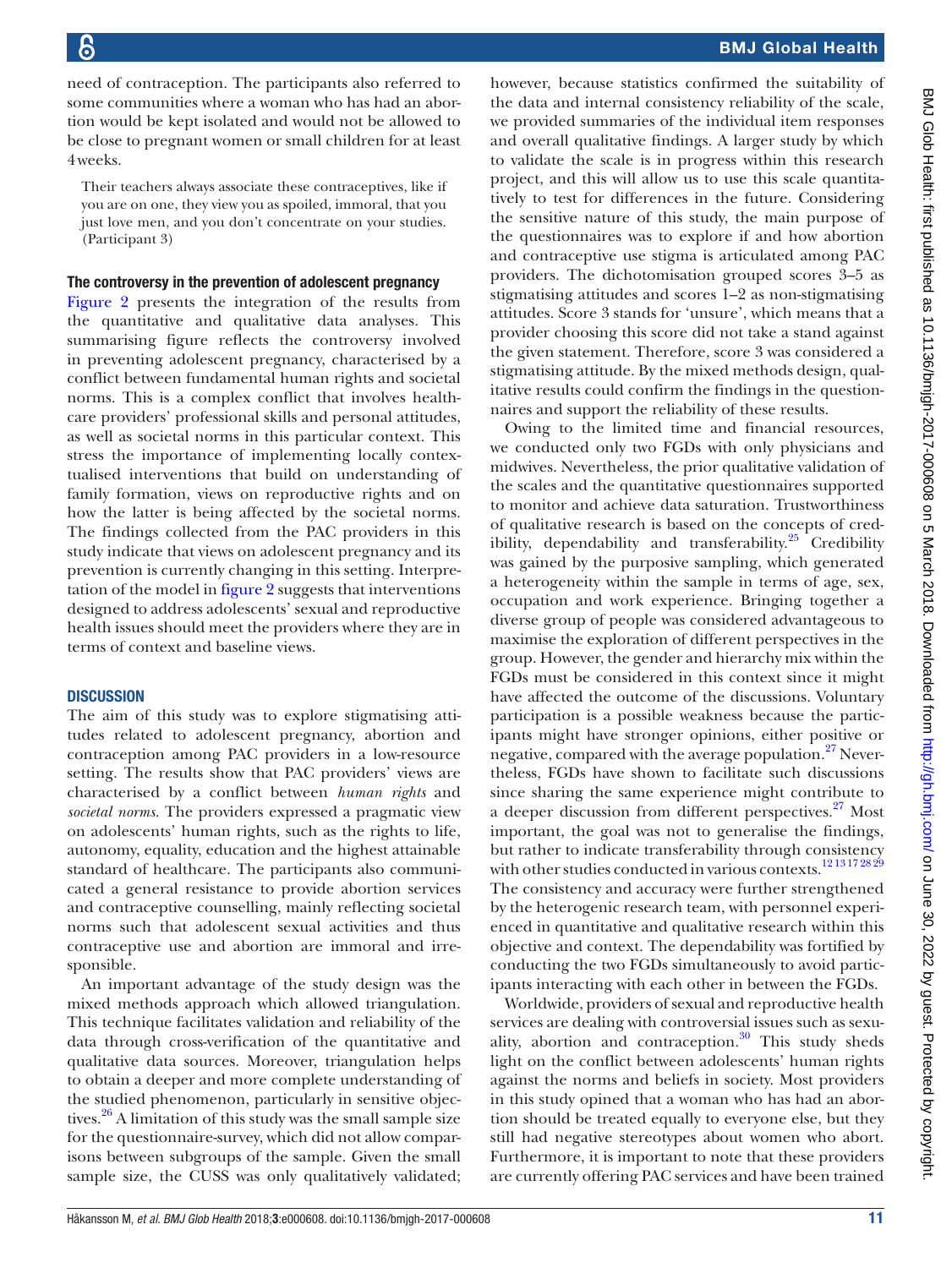in youth-friendliness, hence are likely to have more liberal attitudes than other healthcare providers.

In Kenya, as in many other contexts, women who seek to terminate a pregnancy challenge the ideals of womanhood that originate in conservative gender roles and intend to control female sexuality and compulsory motherhood. $^{11}$  In the FGDs, the providers indicated young women's lack of autonomy as one of the greatest challenges to provide sexual and reproductive health services to young women. Three out of 10 PAC providers considered an adolescent woman too young to decide whether to use contraception, a finding in accordance with previous studies of East Africa.<sup>13</sup>  $28$ Many of the PAC providers accentuated increased male awareness and involvement as an important measure towards improved sexual and reproductive health for women.

Participants of the FGDs consistently used terms such as sin, immorality and promiscuity, which reflected their society's religious values and cultural beliefs. Young women seem to be multiply stigmatised when seeking abortion or contraceptive counselling, since having sex at a young age, having an abortion and continuing a pregnancy are equally unacceptable in the community. Previous studies have also shown that providers have social-based and moral-based restrictions regarding abortion and contraception, especially for young unmarried women.[12 17](#page-12-7) One explanation for these restrictions could be that, as the providers display themselves as a part of the community, they are also carriers of the existing norms. Religion is identified as one of the most important factors influencing providers' attitudes and actions.<sup>[17](#page-12-11)</sup> Consequently, when policies are unclear, religious norms rather than scientific evidence seem to dictate the guidelines. In Kenya, an estimated 40% of the national health services are provided by faith-based organisations, most of them Christian, and many of those work in partnership agreements with the Ministry of Health.<sup>31</sup> Providers in faith-based organisations might tend to focus contraceptive counselling on recommendations to abstain, even though promoting abstinence is not proven to delay initiation of sexual intercourse or decrease unintended pregnancies.<sup>[32](#page-12-25)</sup> Negative health effects have been noted when religious values are mixed with national policies, most strongly documented in relation to sexual and reproductive health.<sup>[30](#page-12-22)</sup>

The providers were aware that the myths and misconceptions surrounding adolescent sexuality, abortion and contraception might keep young women from seeking abortion services and contraceptive counselling. This awareness highlights that PAC providers are unprepared to deal with the ambivalence when facing adolescents with sexual and reproductive health problems. Ethical dilemmas related to sexual and reproductive health and rights, as well as evidence-based education to prevent ignorance that might generate stigmatising attitudes, are important endeavours in medical pregraduation training.<sup>[33](#page-12-26)</sup>

The interpretation of the slightly liberalised Kenyan abortion law adopted in 2010 was a hot topic during the FGDs, and the providers considered the vagueness of valid indications for abortion as a severe weakness in the new constitution. However, a liberal abortion law alone may not ensure the safety of abortions. Knowledge about the law must be disseminated, and abortion policies and guidelines need to be explicit. In addition, providers must be willing to obtain training and provide quality and non-judgemental abortion and contraceptive services, as systematically provided contraceptive counselling in PAC is effective to mitigate unmet need for contraception.<sup>[34](#page-12-27)</sup> Additionally, the governments must be committed to providing the necessary resources to ensure women can access those safe services, even in remote areas,<sup>[5](#page-12-2)</sup> and YFCs were considered an important resource for adolescents.

For future research, the SABAS and CUSS could be used in a larger sample of healthcare providers in similar settings to validate the relevance and the reliability of these scales. Since our findings indicate that stigmatising attitudes and misconceptions surrounding abortion and contraceptive use among adolescents are common in this community, such study could also provide a baseline for a stigma reduction intervention among PAC providers. Future research should also include adolescents in similar studies to explore their attitudes towards abortion and contraceptive use.

#### **CONCLUSIONS**

Although most of the PAC providers stated that a woman who has had an abortion should be treated equally to everyone else, many still considered her sinful and promiscuous and thought she would make it a habit. In their role as healthcare professionals, PAC providers want to encourage adolescent's rights to sexual and reproductive health; however, the lack of a clear abortion policy creates a gap that is guided by religious values and cultural beliefs and they therefore struggle between defending fundamental *human rights* and the *societal norms*. This struggle highlights the need for interventions targeting authorities on a policymaking level and PAC providers to reduce stigma surrounding abortion and contraceptive use, to mitigate the unmet need for contraception and prevent adolescent pregnancies.

Acknowledgements The authors would like to thank all volunteers at Kisumu Medical and Education Trust (KMET) for their work during the data collection and to the participating healthcare providers for sharing their views and making this study possible.

Contributors The lead author for this manuscript was MH. Study design and planning: MM and MO. Training and implementation of the study: MO and MM. Data collection: MH, MM and MO. Data analysis: MH, cross-checked by MM. Data interpretation: MH and MM, MO and KG-D. Literature search: MH and MM. Writing: MH. Editing and proof-reading: MM, MO, KG-D and Scribendi (language editing).

Funding This study was funded by the Swedish Research Council for Health, Working Life and Welfare (2015-01194), and the Swedish Research Council (2016- 05670). In addition, the Swedish International Development Cooperation Agency (Sida) funded this study by a Minor Field Study scholarship.

Competing interests None declared.